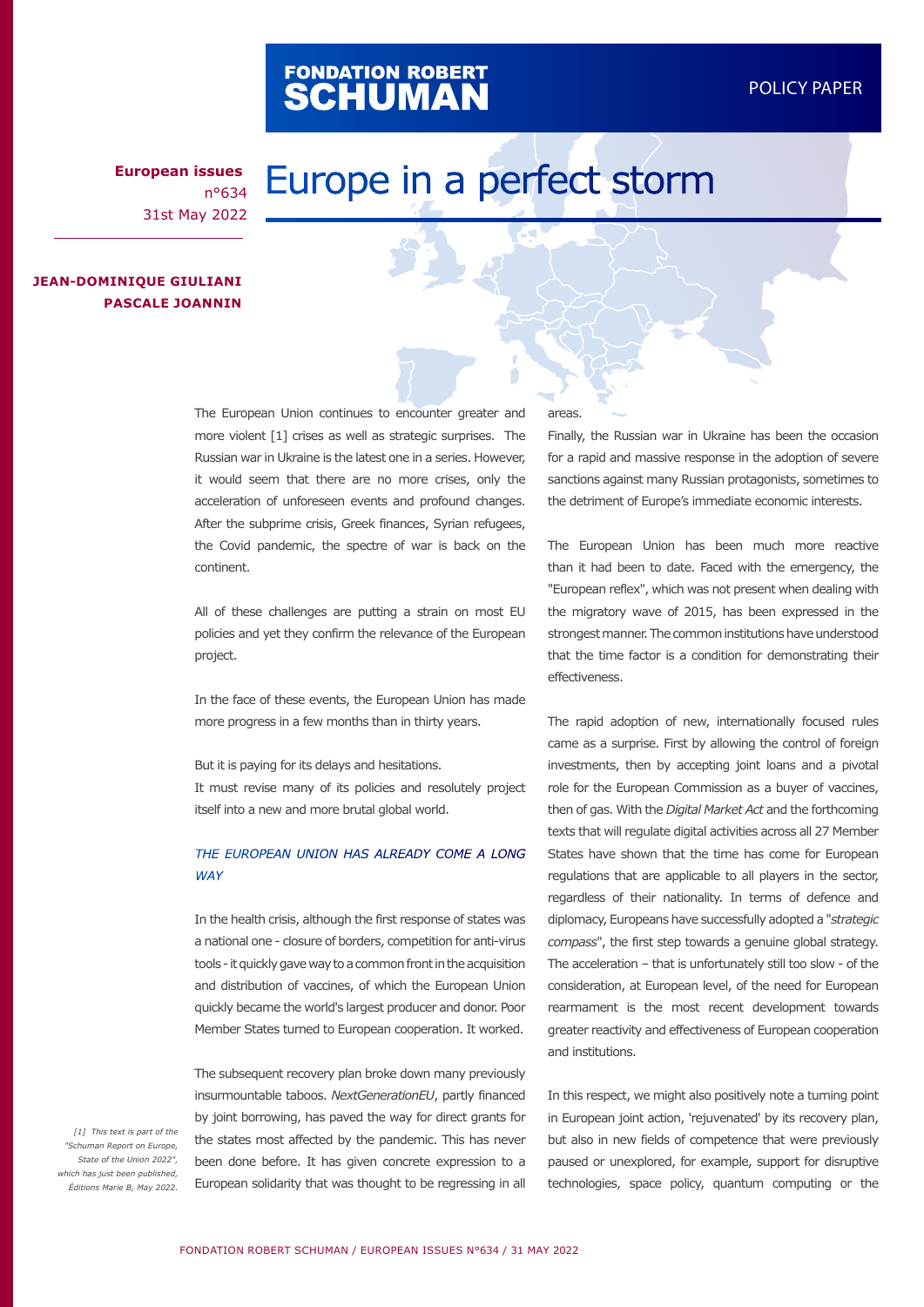Some may consider these developments to be insufficient, but no one can deny that they represent major breaks with the European Union's previous practices and with its own rules, many of which have been on standby. There are also individual or bilateral initiatives by States that are clearly part of a European analysis, such as the " Airbus battery ", the European Cloud or the more or less concerted "hydrogen" plans, with the role of the Franco-German couple sometimes proving decisive.

The fact remains that the European Union is paying for its tardiness, hesitation and divisions. This is particularly obvious in the field of energy and defence.

The repeated refusal of all member states to build a common energy policy has caused damage that is now becoming apparent. The dependence on its suppliers, too long considered an asset for cooperation and the advancement of the rule of law in the East or the South, is now a considerable obstacle to its diplomatic room for manoeuvre.

In terms of defence, the fact that the progressive construction of strategic autonomy, i.e. freedom of action, has been viewed as an attack on NATO, has hampered efforts to halt European disarmament and to build together a genuine European pillar of the Alliance. The Europeans have found themselves tailing their allies on the other side of the Atlantic, who are disinclined to get involved in Europe in a power struggle with Russia, since they are more preoccupied with their rivalry with China. The war in Ukraine has witnessed the United States and the United Kingdom at the forefront of the response to the war of aggression, both in terms of intelligence and analysis and in terms of tangible support for the Ukraine under attack.

This situation demonstrates the complementarity between NATO and the European Union. The latter has the financial means to assist Ukraine which is now being aggressed, while the former is efficient at military level. The arms deliveries financed by the European Union demonstrate both the limits of its action and the development of its rules. Unprecedented, they are transgressing the common rules allowing the member states to act individually. France, which currently holds the six-month presidency of the Council of the European Union, is maintaining the only Western channel of communication with the Russian dictator, the others, with Poland and the

countries of Central and Eastern Europe, guaranteeing that the European Union will not agree to let down a neighbour that is calling for help.

## **THE REVISION, DEVELOPMENT OR LAUNCH OF COMMON** *EUROPEAN POLICIES WILL THEREFORE BE THE ESSENTIAL WORK OF THE UNION IN THE NEAR FUTURE.*

Clearly, the European Green Deal would not withstand a prolonged war, or even a conflict involving more member states. The risk of this is significant. In such circumstances, where urgency takes precedence over long-term policies, there is a fear of repeated 'forced' exceptions to provisions already contested by some Member States. The European Union must adapt its policies before it is obliged to adopt an economy of war.

The "taxonomy" that some Commissioners and the European Parliament are so fond of sought to exclude nuclear energy but finally agreed to include gas as a "transitional" energy. This flawed compromise should never have concerned nuclear energy, which contributes to Europe's energy independence, nor should it have included gas, which everyone now wants to get rid of or for which they are urgently considering changing suppliers. The defence industries, which are also being sidelined, should be expressly excluded from the same initiatives.

In agriculture, the fate of pesticides, without an impact assessment, is likely to lead to a reduction in cereal production and to increased shortages and prices of basic foodstuffs at a time when Russia and Ukraine, the two main suppliers to developing countries, are drastically reducing their exports. The European Union has a choice: either to continue with its policy developed under pressure from the excessive lobby of militant NGOs and contribute to famines and revolutions, particularly on the southern shores of the Mediterranean Sea, or else, as the Ministers of Agriculture have already indicated, to cultivate certain areas again, to urgently increase the production of essential products so as to avoid the social and political consequences of these shortages. In this way, it would strengthen its geopolitical role in relation to states in need.

It goes without saying that effective European solidarity between its members must also take into account the dimension of energy. Dependent states must be able to rely on their partners to pool some of their supplies or to benefit from

2